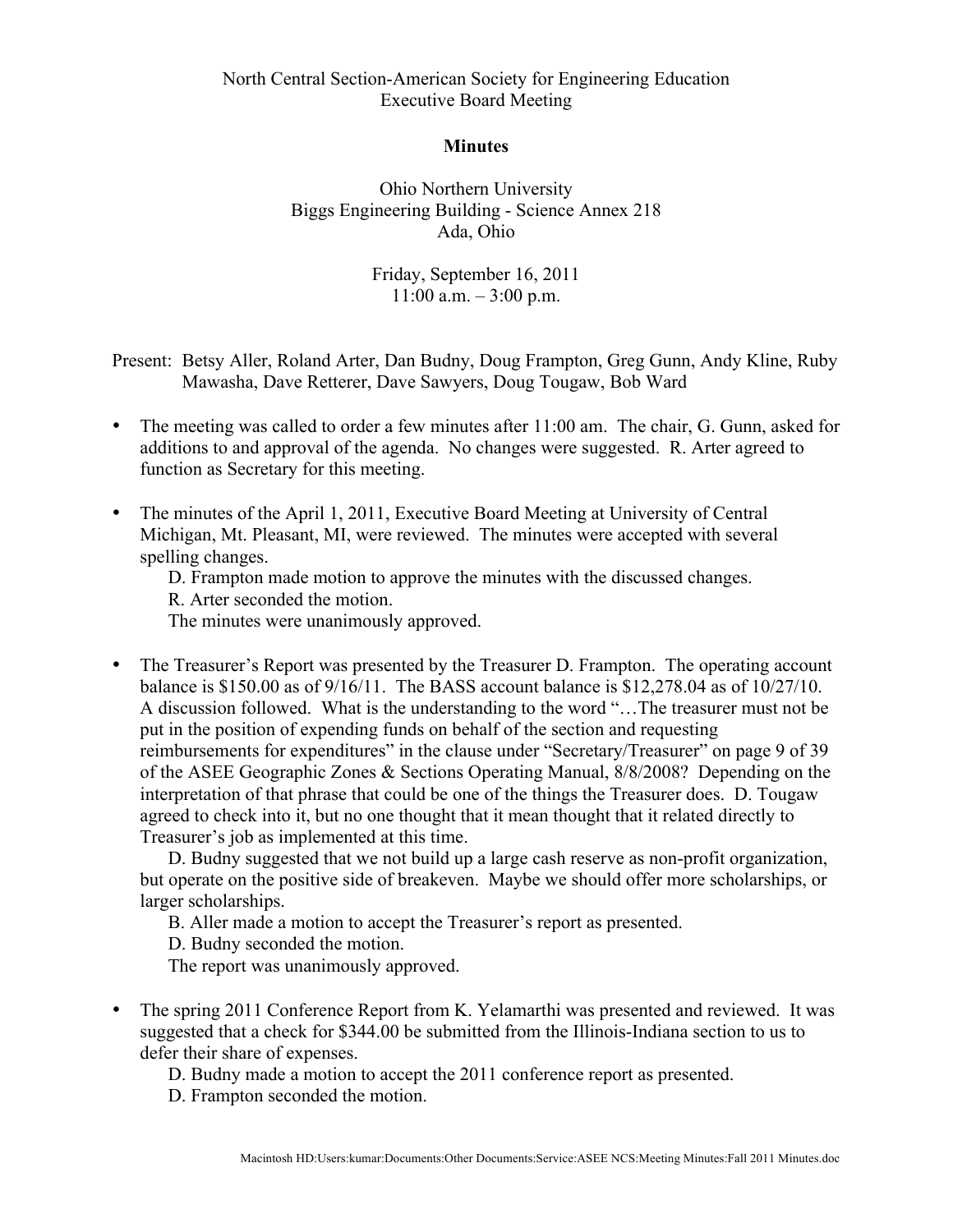## North Central Section-American Society for Engineering Education Executive Board Meeting

The report was unanimously approved.

- Best paper B. Aller and A. Kline passed out a judging form for the best paper competition. Everyone discussed the "best paper" process. The same judging form will continue to be used. The initial reviewers will try to reduce the initial list. It was suggested that K. Yelamarthi take over as the Best Paper Awards chair. This is yet to be resolved.
	- R. Arter made a motion to accept the report as presented.
	- C. Gunn seconded the motion.

The report was unanimously approved.

- Vice Chair Report A. Kline had nothing to report other than he is currently working with the Chair.
- Campus Representative Coordinator Report B. Aller had no report at this time. Suggested that this position be taken over by K. Yelamarthi.
- Past Chair's Report P. Ruby Mawasha had nothing to report other than he is currently working with the past Past Chair.
- Zone II Chair Report D. Tougaw discussed the limited size of the e-mails submitted to ASEE national. He suggested including a web address within the e-mail to convey the information, but keep the (file) size small.

He has suggested that quarterly report be pushed to the sections instead of them having to be requested. He has asked national to give more attention to regional (sectional) conferences. (Links to the national website, for one.)

National is working a code of ethics, and is introducing a second "Year of Dialog" via Members Affairs.

- Chair's Report C. Gunn is looking for a new section secretary since C. Cook has resigned. He is soliciting candidates. Where will the 2013 ASEE NCS conference be held? Ohio State?
- Spring '12 Conference Report David Sawyers, the 2012 Program Chair submitted and overall conference write-up and report that:
	- $\checkmark$  It will be held at Ohio Northern University, Ada, OH, March 23-24, 2012.
	- $\checkmark$  Although National and Zone ASEE officers are welcome to speak, the board agreed to leave lunch open for general conversation.
	- $\checkmark$  An estimated 100-140 participants will attend with about 40 of them being students.
	- $\checkmark$  A discussion followed about award amounts. The board agreed upon the following on a per paper, not per person, basis:

| Awards       | Faculty | <b>Students</b> |
|--------------|---------|-----------------|
| First place  | \$250   | \$200           |
| Second place | \$150   | \$100           |
| Third place  | \$100   | \$100           |